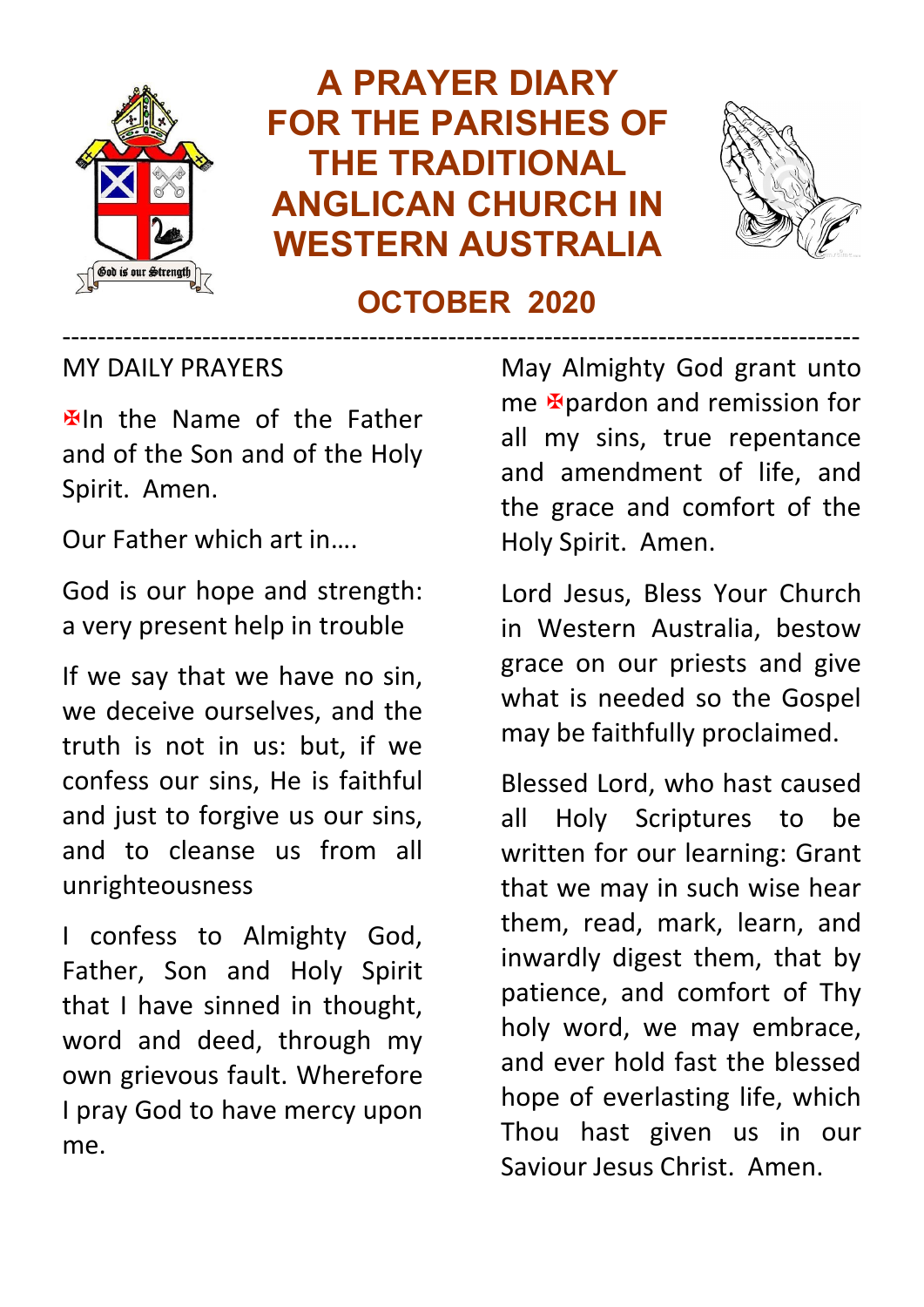# 1 **Thursday**

For those who faithfully serve the Lord Jesus Christ **Joshua Burton; John Wheldon**

# 2 **Friday**

For those who have no one to pray for them **Dougal Burton; Beth Burton William Burton; Amelia Burton**

## 3 **Saturday**

For those who are distressed and suffer mental illness **Bob Fleay; Peter Emmens**

# 4 **TRINITY XVII**

That we may bravely contend for the Christian faith **Marie Bolt; Shelley Dixon**

5 **Monday** For Bp David and the members of our Diocesan Council **Maggie de Jonghe; Betty May**

# 6 **Tuesday**

For those wrongfully accused, convicted and imprisoned **Helen Martin; Pat Daniel**

# 7 **Wednesday**

For those who have died from the Coronavirus – R.I.P. **Mary Hoffman; Gail Hutton**

# 8 **Thursday**

For those in Victoria suffering from the Coronavirus Pandemic **Deirdre O'Brien; Keith O'Brien**

# 9 **Friday**

For a desire to love and serve the Lord and His Church **Bp John Keep; Valorie Keep**

# 10 **Saturday**

For more priests **Brian Daniels; Robyn Daniels Helen King; Patricia Rigby**

# 11 **TRINITY XVIII**

For all health care workers with thanks

**Ken Krachler; Stuart Krachler**

# 12 **Monday**

For all keeping essential services operating with thanks **Brian LeFaever; Eileen LeFaever**

# 13 **Tuesday**

For those suffering financial hardship due to Coronavirus **Shirley McFarlane Barbara Reynolds**

## 14 **Wednesday**

For those who have lost their employment due to Coronavirus **Neville McPherson; Des Wright**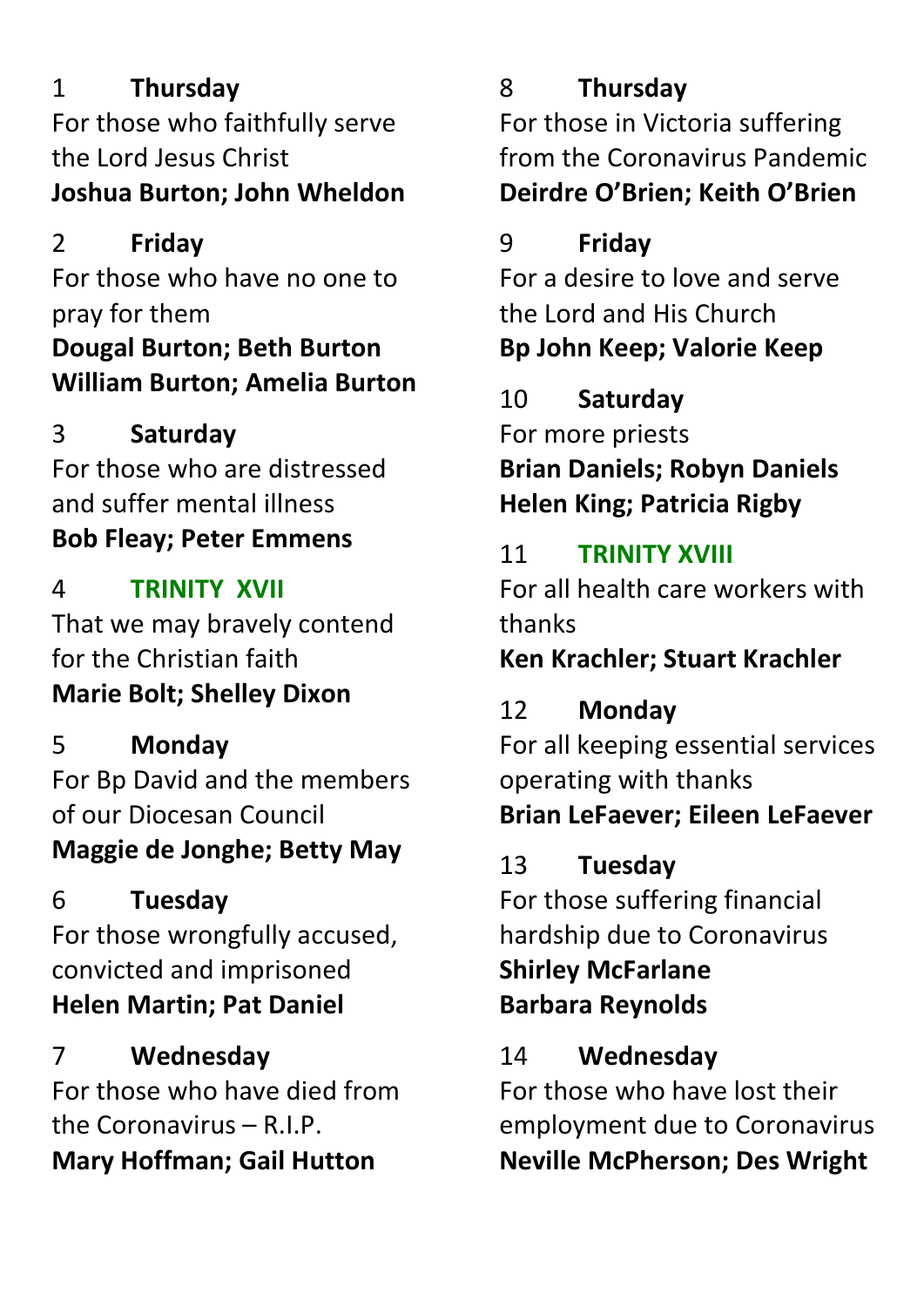# 15 **Thursday**

For those who teach in schools during this Pandemic **Val Melrose; Nancy Mollan Susan Morisey**

# 16 **Friday**

For medical researchers seeking a vaccine for Coronavirus **Jennifer Newill; Denise Turner**

# 17 **Saturday**

For the parliaments and governments of our nation **Iain Scott; Tyvella Abban**

18 **St Luke the Evangelist** For faithfulness to God's truths as revealed in the Bible **Centaine Scott; Michelle Scott**

19 **Monday** For the members of our Management Committee **Mairi Scott; Patricia Scott**

# 20 **Tuesday**

For our parishes of St Andrew and St Peter **Angeline Teh; Jeanette Teh Nina Babic; Mia Babic**

21 **Wednesday** For those who experience domestic violence **Fr Brian Tee; Miems Tee**

22 **Thursday** The Parish of the Resurrection, Edmonton, Canada **Natalie Baldwin Thomas Baldwin**

## 23 **Friday**

For the United Nations **Andrew Veal; Bronwyn Veal Abigail; Levi; William Veal**

## 24 **Saturday**

For our families and friends **Pearl de Lang; Toaw Ngo Pham**

# 25 **TRINITY XX**

For Refugees and those seeking Asylum

## **Geoff Pollard; Pam Pollard**

# 26 **Monday**

For those suffering family stress and breakdown

# **Fr Robert Burn; Joan Burn**

#### 27 **Tuesday**

For courage to speak openly about our faith

## **Joshua Burton; John Wheldon**

# 28 **St Simon and St Jude Apostles and Martyrs**

For Peace in the World **Dougal Burton; Beth Burton William Burton; Amelia Burton**